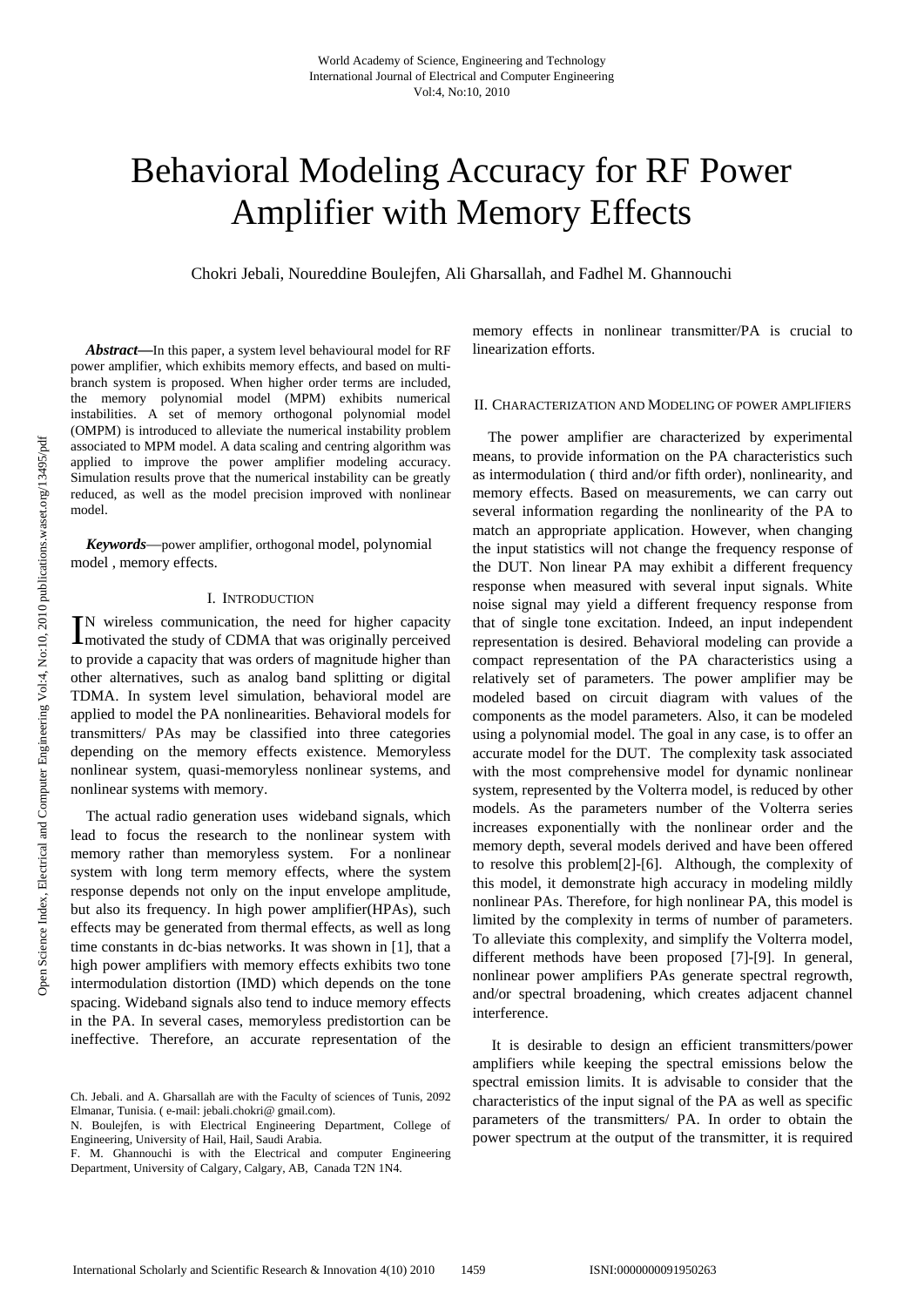to run several simulations to model the input signal and the power amplifier characteristics.



Fig. 1 Structure of Memory Polynomial Model



Fig. 2 Structure of Memory Orthogonal Polynomial Model

### *A. Memory polynomial Model*

The memory polynomial model (MPM) [2], introduces pairs of delayed samples of the input signal, with an kth order to describe the nonlinearity and the memory effects, as depicted in Fig. 1. Where its input output relationship is expressed by

$$
\tilde{y}_{MPM}\left(n\right) = \sum_{m=0}^{M} y_m(n) \tag{1}
$$

$$
\widetilde{y}_{MPM}(n) = \sum_{m=0}^{M} \sum_{i=1}^{K} a_{im} \cdot x(n-m) \cdot |x(n-m)|^{l-1}
$$
\n(2)

Where,  $x(n)$  is the input measurement,  $\tilde{y}_{MPM}(n)$  is the output measurement, k is the polynomial order, M is the memory depth,  $a_{im}$  the coefficient of the model.

#### *B. Memory Orthogonal polynomial Model*

The orthogonal memory polynomial model [10], uses a set of basis functions to significantly improve the identification accuracy and the orthogonality of the polynomial terms within each branch, as shown in fig.2. This results a reduction of the conditioning of the matrix to be inverted in the LS identification. The orthogonal model's output is described by:

$$
\tilde{y}_{OMPM}\left(n\right) = \sum_{m=0}^{M} y_m(n) \tag{3}
$$

$$
\tilde{y}_{OMPM}(n) = \sum_{m=0}^{M} \sum_{i=1}^{K} a_{im} \cdot \sum_{l=1}^{i} U_{li} \cdot x(n-m) \cdot \left| x(n-m) \right|^{l-1}
$$
 (4)

where  $U_{li}$  is given by:

$$
U_{li} = \begin{cases} (-1)^{l+i} \cdot \frac{(i+l)!}{(l-1)!(l+1)!(i-l)!} & \text{for } l \le i \\ 0 & \text{for } l > i \end{cases}
$$
 (5)

The identification of the polynomial coefficients is given by the Least Square Method (LS) in transforming equations to a matrix form.

## III. MATH EXPERIMENT RESULT

The results reported in this section show that both considered memory polynomial models lead to similar performances, both in time domain and frequency domain. Herein, a comparison of the complexity and identification robustness of these models is carried out. It was demonstrated that for the same DUT driven by a given signal, the memory polynomial model MPM, and the orthogonal polynomial model OMPM have the same parameters such as nonlinearity order and memory depth.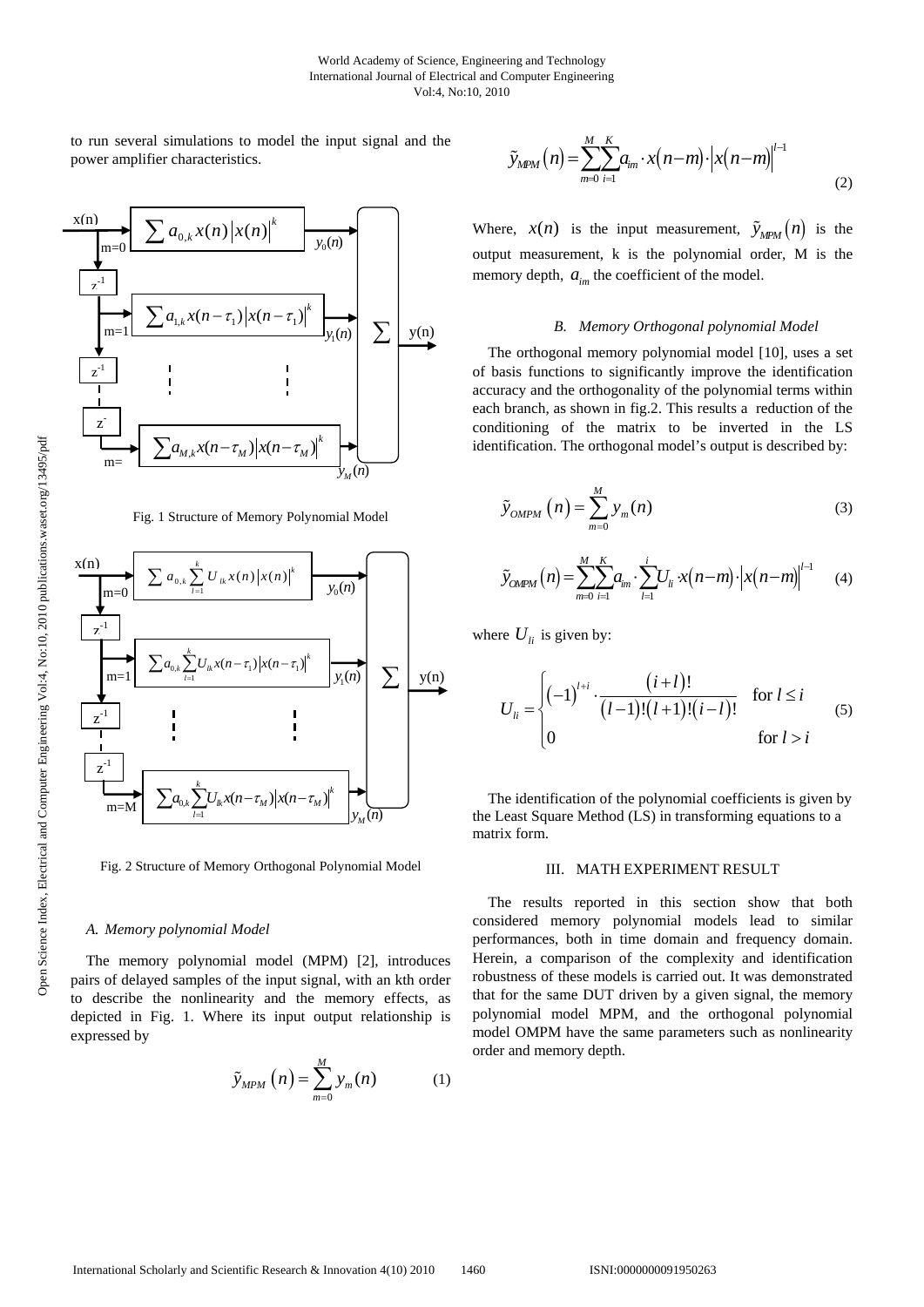



(b)

Fig. 3 Comparison of the condition number of (a) Before Preprocessing memory polynomial model (MPM), (b) Before Preprocessing orthogonal memory polynomial model (OMPM)

This is due to their similar formulations. Therefore, both models have the same number of basis functions, which lead to the same number of coefficients. The performance of the memory polynomial model MPM is not satisfactory, especially, as soon as the nonlinearity order and the memory depth increase. Indeed, the basis functions associated with the orthogonal memory polynomial model OMPM generate higher computational complexity also, which increases proportionally with the nonlinearity order [11].

Bad conditioning of the vandermonde matrix leads to high computationally consuming matrix inversion process[11]. The pseudo-inverse calculation is very sensitive to slight disturbances. This results to an inaccurate results when finite precision calculation is required. A data pre-processing technique requires to be applied on the input waveform for the condition number improvement of the inversion matrix. The numerical instability can be reduced provided that there is a pre-processing of the signal  $x(n)$ , which modifies its distribution. The signal pre-processing approach performed in this paper consists of centering and scaling the input data stream [12], As given by:

$$
x'(n) = \frac{x(n) - \overline{x}}{\sigma_x} \tag{6}
$$

where  $\bar{x}$  and  $\sigma_{r}$  are the mean value and the standard deviation of the signal,  $x(n)$ , respectively.  $x(n)$  and  $x'(n)$ are the original input waveform and the pre-processed input waveform. The resulting signal is scaled to standard deviation and centered at zero mean. This results a values spreading reduction, while the accuracy of the subsequent numeric computations is improved.

In other hand, for the orthogonal polynomial model OMPM, input signal normalization was applied to improve the conditioning of the vandermonde matrix, as given by:

$$
x'(n) = \frac{x(n)}{\max |x(n)|}
$$
 (7)

Figure 3, shows the condition number values for both the MPM and the OMPM model before data pre-processing. To give a quantitative measure of the polynomial model accuracy, the Normalized Mean Square Error (NMSE) was used to assess the performance of the considered models. These have been calculated but the results are not provided in this document. Figure 4 illustrates the significant improvement achieved by pre-processing the input data based on preprocessing procedure. Consequently, if we consider a given polynomial model, data pre-processing is an unavoidable step in parameter identification. In fact, it is substantial to consider this aspect while evaluating the relative computational complexity of the considered models. Indeed, introducing a signal pre-processing technique that centers and scales the measured data, where the calculation of the mean value and the standard deviation of the input waveform is used for the model identification. Accordingly, the OMPM model leads to significantly lower numerical instability of the matrix inversion (Vandermonde matrix), which translates into a more robust pseudo-inverse calculation. It is clear that the preprocessing required for the OMPM model is less computationally demanding than that of the MPM model.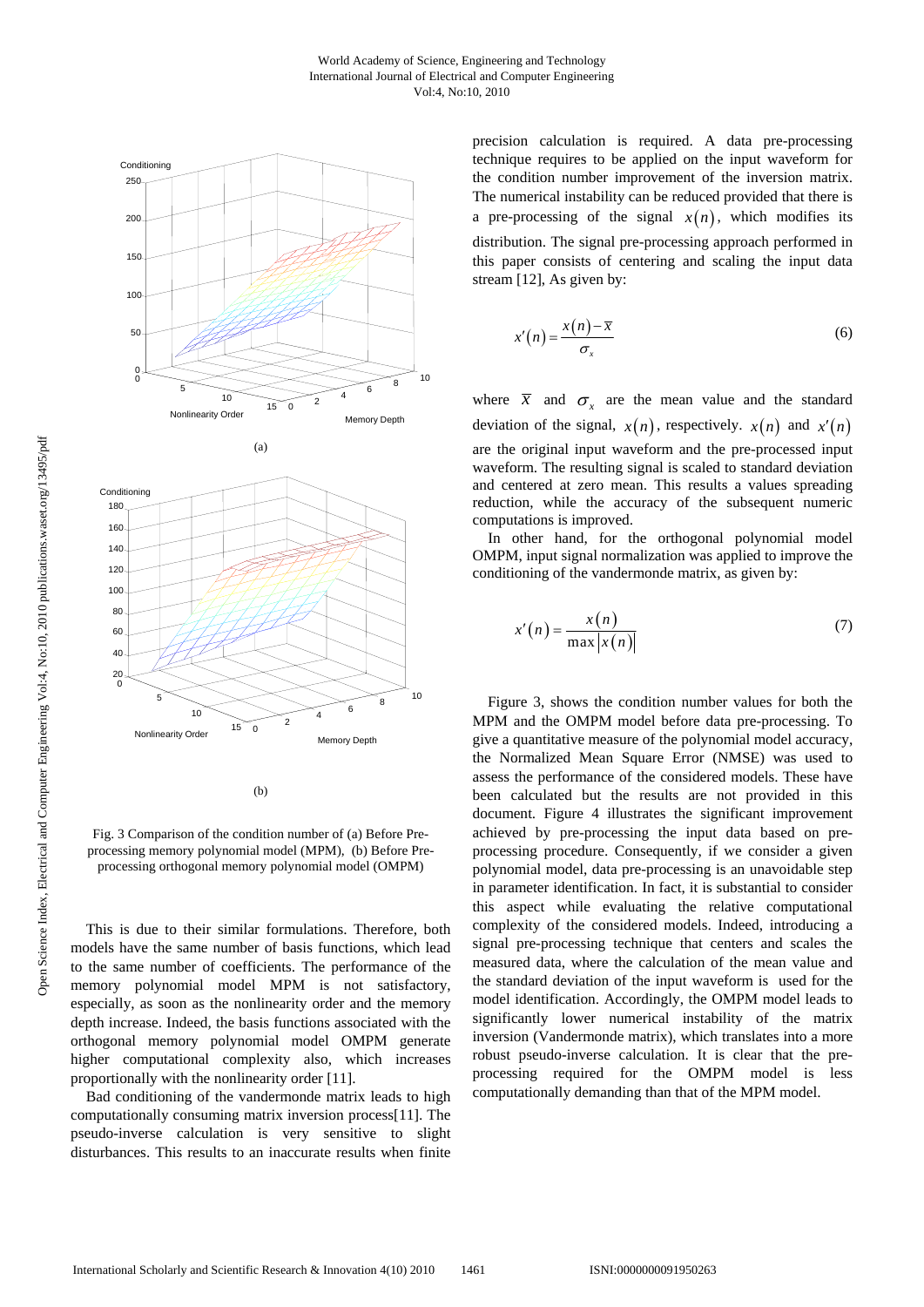# IV. CONCLUSION

In this paper, we have proposed an accurate multi-branch polynomial models for RF power amplifiers that exhibits strong memory effects. By comparing the precision of two model MPM and OMPM, we prove that the numerical instability can be greatly reduced based on data scaling and centring algorithm. Accordingly, model precision improved by nonlinear memory models is carried out. This conclusion yields a good tradeoff between models precision and complexity.







Fig. 4 Comparison of the condition number of (a) After Pre-processing memory polynomial model (MPM), (b) After Pre-processing orthogonal polynomial model (OMPM)

#### **REFERENCES**

- [1] J. S. Kenney, W. Woo, L. Ding, R. Raich, H. Ku, and G. T. Zhou, "*The impact of memory effects on predistortion linearization of RF power amplifiers*," in Proc. 8th Int. Microwave Opt. Technol. Symp., Montreal, QC, Canada, June 19–23, 2001, pp. 189–193.
- [2] Kim and K. Konstantinou, "Digital predistortion of wideband signals based on power amplifier model with memory," IET Electron.Lett., vol. 37, no. 23, pp. 1417–1418, Nov. 2001.
- [3] L. Ding, G. T. Zhou, D. R. Morgan, Z. Ma, J. S. Kenney, J. Kim, and C. R. Giardina, "A robust digital baseband predistorter constructed using memory polynomials," IEEE Trans. Commun., vol. 52, no. 1, pp. 159– 165, Jan. 2004.
- [4] D. Morgan, Z. Ma, J. Kim, M. Zierdt, and J. Pastalan, "A generalized memory polynomial model for digital predistortion of RF power amplifiers," IEEE Trans. Signal Process., vol. 54, pp. 3852–3860, Oct. 2006.
- [5] O. Hammi, F. M. Ghannouchi, and B. Vassilakis, "A compact envelopememory polynomial for RF transmitters modeling with application to baseband and RF-digital predistortion," IEEE Microw. Wireless Compon. Lett., vol. 18, no. 5, pp. 359–361, May 2008.
- [6] R. N. Braithwaite, "Wide bandwidth adaptive digital predistortion of power amplifiers using reduced order memory correction,", in IEEE MTT-S Int. Microwave Symp. Dig., June 2008, pp. 1517–1520.
- [7] A. Zhu, J. C. Pedro, and T. J. Brazil, "Dynamic deviation reduction based behavioral modeling of RF power amplifiers," IEEE Trans. Microw. Theory Tech., vol. 54, no. 12, pp. 4323–4332, Dec. 2006.
- [8] A. Zhu, J. Pedro, and T. Cunha, "Pruning the Volterra series for behavioral modeling of power amplifiers using physical knowledge,' IEEE Trans. Microw. Theory Tech., vol. 55, no. 5, pp. 813–821, May 2007
- [9] A. Zhu, P. J. Draxler, J. J. Yan, T. J. Brazil, D. F. Kimball, and P. M. Asbeck, "Open-loop digital predistorter for RF power amplifiers using dynamic deviation reduction-based Volterra series," IEEE Trans. Microw. Theory Tech., vol. 56, no. 7, pp. 1524–1534, July 2008.
- [10] Raich, R., Q. Hua, and G.T. Zhou, "Orthogonal polynomials for power amplifier modeling and predistorter design", Vehicular Technology, IEEE Transactions on, 2004, p. 1468-1479.
- [11] Chokri, J., Noureddine, B., Ali, G., and Fadhel, G., "Performance Assessment of RF Power Amplifier Memory Polynomial Models under Different Signal Statistics", ICECS 2009, 13-16 Dec. Tunisia.
- [12] Hammi, O., S. Boumaiza, and F.M. Ghannouchi, On the Robustness of Digital Predistortion Function Synthesis and Average Power Tracking for Highly Nonlinear Power Amplifiers. IEEE Transactions Microwave Theory and Techniques, on, 2007, p. 1382-1389.

**Chokri Jebali** received his M.Sc. degrees in analyze and digital processing of electronics systems from the Faculté des Sciences de Tunis, Tunisia, in 2006. He is currently working toward a Ph.D. degree in Electrical Engineering at University of EL-Manar of Tunis. His current research interests are digital signal processing for nonlinear wireless transmitters, telecommunication systems and microwave integrated circuits.

**Noureddine Boulejfen** was born in Kairouan, Tunisia, in 1968. He received the B.S. degree in electrical engineering from the Ecole Nationale des Ingenieurs de Monastir, Monastir, Tunisa, in 1993, and the M.S. and Ph.D. degrees from Ecole

Polytechnique de Montreal, Montreal, QC, Canada, in 1996 and 2000 respectively, both in microwave engineering. He then joined the Microelectronics Group, Fiber Optic Department, Nortel Networks Inc. Canada, where he was an Engineer with the On-Wafer Test and Characterization Laboratory. Since 2002, he has been an Assistant Professor with the Applied Electrical Engineering Department, Hail Community College (HCC), King Fahd University of Petroleum and Minerals, Hail, Saudi Arabia. His research interests are the analysis of nonuniform multiline interconnects, the design of six-port-based microwave measurement instrumentation, and the